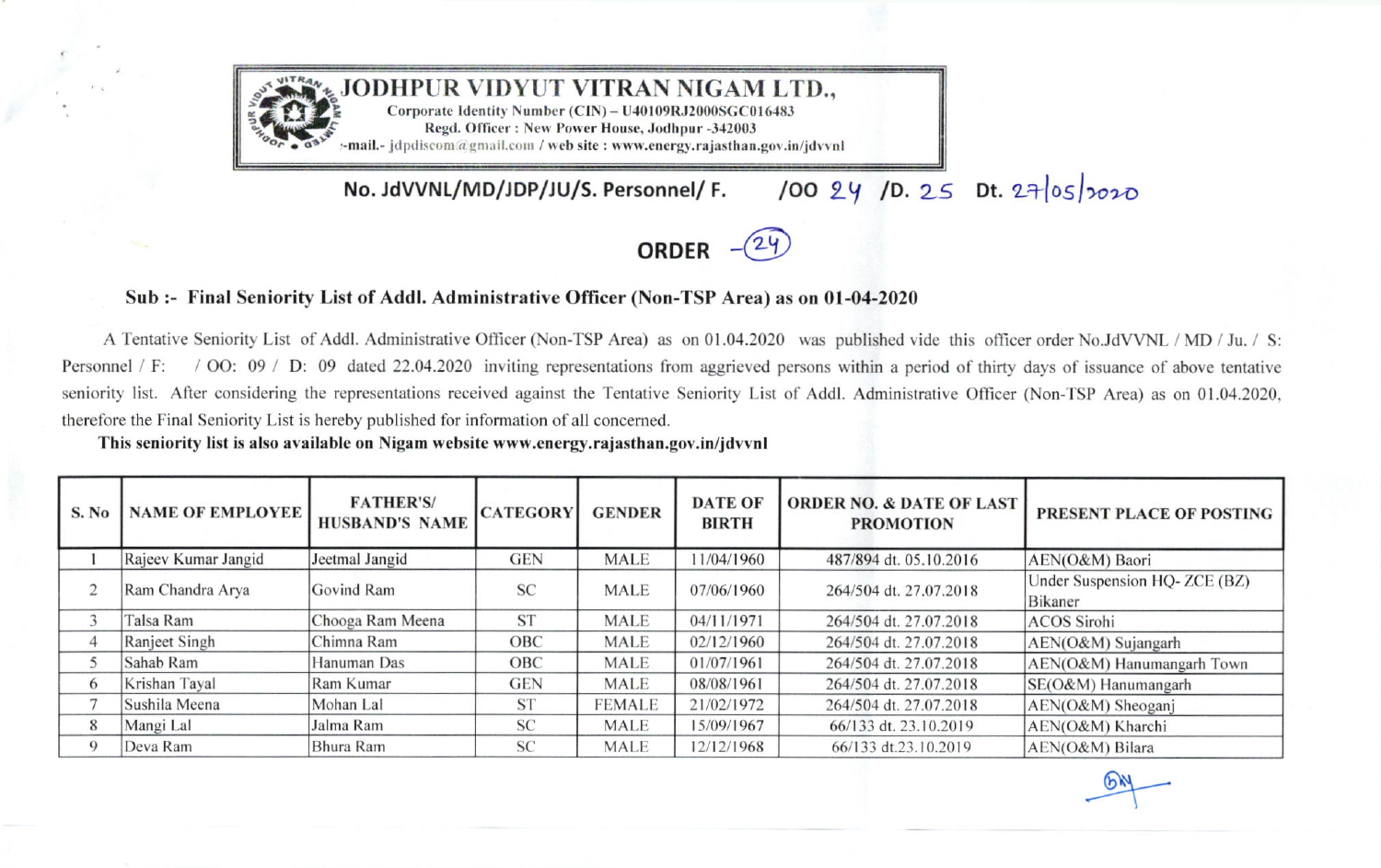| S. No.<br>$\mathcal{F} \in$ | <b>NAME OF EMPLOYEE</b> | <b>FATHER'S/</b><br><b>HUSBAND'S NAME</b> | <b>CATEGORY</b> | <b>GENDER</b> | <b>DATE OF</b><br><b>BIRTH</b> | <b>ORDER NO. &amp; DATE OF LAST</b><br><b>PROMOTION</b> | PRESENT PLACE OF POSTING |
|-----------------------------|-------------------------|-------------------------------------------|-----------------|---------------|--------------------------------|---------------------------------------------------------|--------------------------|
| 10                          | RadhyShyam              | <b>Budha Ram</b>                          | <b>SC</b>       | <b>MALE</b>   | 02/01/1970                     | 66/133 dt.23.10.2019                                    | AEN(O&M) Sardarsahar     |
| $\mathbf{1}$                | Bhagwati Prasad         | Jhunjha Ram                               | <b>ST</b>       | <b>MALE</b>   | 03/05/1972                     | 66/133 dt.23.10.2019                                    | XEN(O&M) Falana          |
| 12                          | Lachha Ram              | Gishu Lal                                 | <b>ST</b>       | <b>MALE</b>   | 07/08/1963                     | 66/133 dt.23.10.2019                                    | AEN(CSD-III) Pali        |
| 13                          | Vachna Ram              | Bhagga Ram                                | <b>ST</b>       | <b>MALE</b>   | 11/06/1977                     | 66/133 dt.23.10.2019                                    | AEN(O&M) Sheoganj        |
| 14                          | Arvind Kumar Saran      | Tikam Chand                               | <b>GEN</b>      | <b>MALE</b>   | 14/05/1961                     | 66/133 dt.23.10.2019                                    | AEN(O&M) Jaitaran        |
| 15                          | Bhawani Singh           | Jagdish Singh                             | <b>GEN</b>      | <b>MALE</b>   | 08/09/1960                     | 66/133 dt.23.10.2019                                    | AEN(CSD-A-I) Jodhpur     |
| 16                          | <b>Abdul Rasheed</b>    | Abdul Gani                                | OBC             | <b>MALE</b>   | 21/10/1964                     | 66/133 dt.23.10.2019                                    | XEN(CD-III) Jodhpur      |
| 17                          | Om Prakash Prajapat     | Hanuman ji                                | <b>GEN</b>      | <b>MALE</b>   | 10/05/1964                     | 66/133 dt.23.10.2019                                    | AEN(Rural) Pali          |
| 18                          | Ugma Ram                | BhanwarLal                                | <b>GEN</b>      | <b>MALE</b>   | 04/07/1964                     | 66/133 dt.23.10.2019                                    | AEN(CSD-C-IV) Jodhpur    |
| 19                          | Ram Dev Gaur            | Hanuman Ram                               | <b>GEN</b>      | <b>MALE</b>   | 01/01/1965                     | 66/133 dt.23.10.2019                                    | SE(DC) Bikaner           |
| 20                          | M.G.Rajpurohit          | Jagnath Rajpurohit                        | <b>GEN</b>      | <b>MALE</b>   | 06/08/1965                     | 66/133 dt.23.10.2019                                    | XEN(M&P) Bikaner         |
| 21                          | Mohan Lal               | Khimaji Kumar                             | OBC             | <b>MALE</b>   | 31/10/1962                     | 66/133 dt.23.10.2019                                    | XEN(O&M) Sirohi          |
| 22                          | Rajesh Kumar Mathur     | Dev Raj Mathur                            | <b>GEN</b>      | <b>MALE</b>   | 07/05/1964                     | 66/133 dt.23.10.2019                                    | AO(O&M) Sirohi           |
| 23                          | Subhash Chander         | Preetam Singh                             | <b>GEN</b>      | <b>MALE</b>   | 02/12/1962                     | 66/133 dt.23.10.2019                                    | AEN(Rural) Suratgarh     |
| 24                          | Sohan Singh             | Udai Singh                                | <b>GEN</b>      | <b>MALE</b>   | 16/01/1964                     | 66/133 dt.23.10.2019                                    | AEN(O&M)Ranawas          |
| 25                          | Vashudeo Singh          | Jorawar Singh                             | OBC             | <b>MALE</b>   | 12/07/1960                     | 66/133 dt.23.10.2019                                    | AEN(Civil) Jalore        |
| 26                          | Dinesh Pandiya          | Shankar Lal                               | <b>GEN</b>      | <b>MALE</b>   | 25/04/1960                     | 66/133 dt.23.10.2019                                    | AEN(Vig. DC) Bikaner     |
| 27                          | Satya Pal Lamba         | <b>Bhal Singh</b>                         | OBC             | <b>MALE</b>   | 15/05/1962                     | 66/133 dt.23.10.2019                                    | AEN(O&M) Bhadra          |
| 28                          | Vijay Kumar             | Kishan Lal                                | <b>GEN</b>      | <b>MALE</b>   | 01/07/1960                     | 66/133 dt.23.10.2019                                    | AEN(C-I) Sriganganagar   |
| 29                          | Sudhir Chand Vyas       | M.C.Vyas                                  | <b>GEN</b>      | <b>MALE</b>   | 02/08/1960                     | 66/133 dt.23.10.2019                                    | TA to MD Jodhpur         |
| 30                          | Devendra Kumar          | Shiv Narayan                              | <b>GEN</b>      | <b>MALE</b>   | 02/09/1962                     | 66/133 dt.23.10.2019                                    | AEN(O&M) Balotra         |
| 31                          | Rameshwar Changani      | Jog Raj                                   | <b>GEN</b>      | <b>MALE</b>   | 07/07/1962                     | 66/133 dt.23.10.2019                                    | AEN(City) Phalodi        |
| 32                          | Govardhan Prajapat      | Mangi Lal                                 | <b>GEN</b>      | <b>MALE</b>   | 06/07/1961                     | 66/133 dt.23.10.2019                                    | AEN(City) Phalodi        |
| 33                          | Champa Lal              | Sukhdev                                   | <b>GEN</b>      | <b>MALE</b>   | 03/07/1960                     | 73/157 dt. 01.01.2020                                   | AEN(O&M) Sadri           |
| 34                          | <b>Bhera</b> Ram        | <b>Bhiya Ram</b>                          | <b>GEN</b>      | <b>MALE</b>   | 21/07/1960                     | 79/192 dt.12.03.2020                                    | AEN(O&M) Sanchore        |

**By Order** 

 $64$ (Mukesh Choudhary)RAS Secretary (Admn.) JdVVNL, Jodhpur